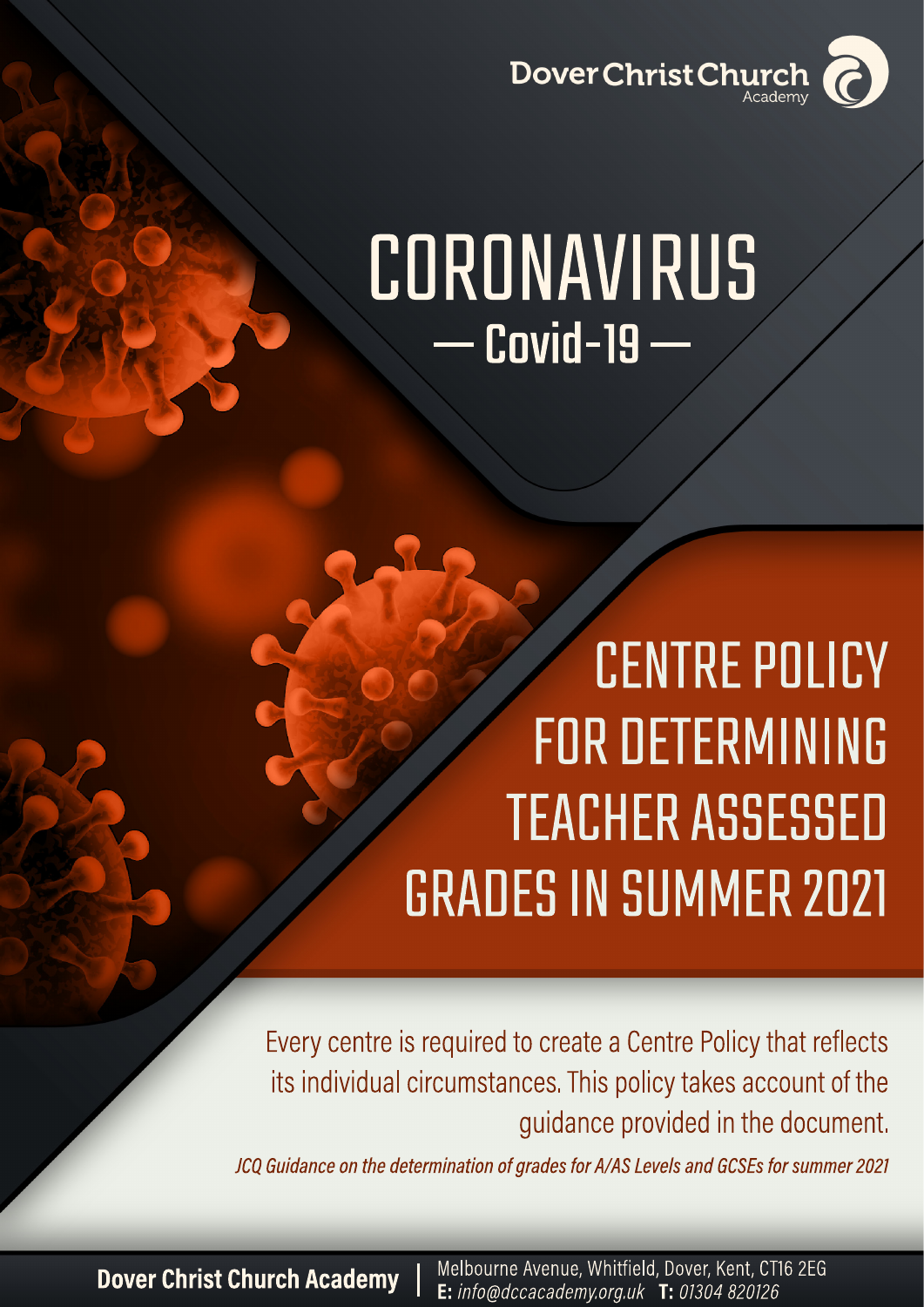

# Centre Policy for determining teacher assessed grades in Summer 2021

## Background

Every centre is required to create a Centre Policy that reflects its individual circumstances. This policy takes account of the guidance provided in the document: *JCQ Guidance on the determination of grades for A/AS Levels and GCSEs for summer 2021*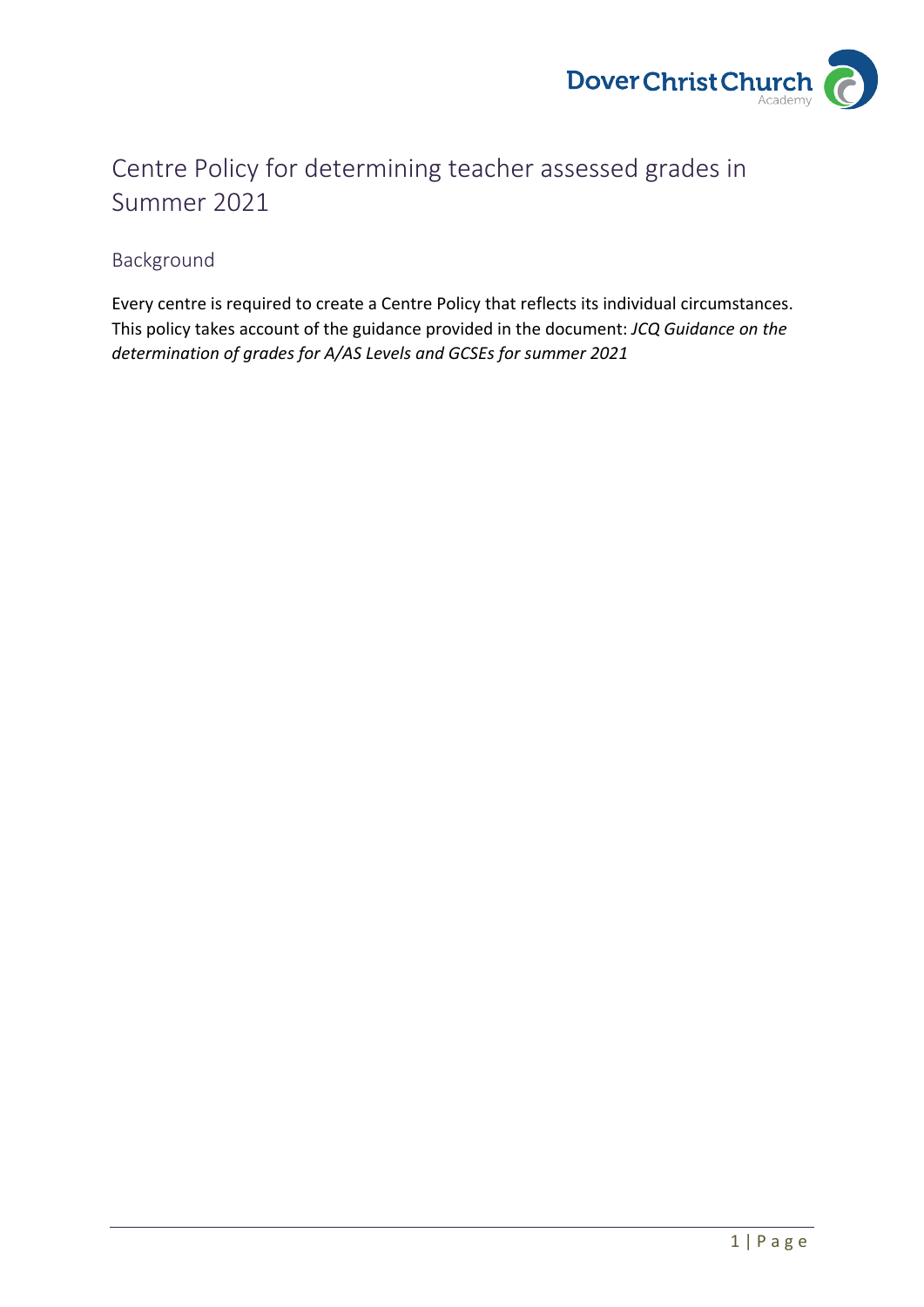

# Centre Policy for determining teacher assessed grades – summer 2021: Dover Christ Church Academy

## Statement of intent

This section outlines the purpose of this document in relation to our centre.

## **Statement of Intent**

This section provides details of the purpose of this document, as appropriate to our centre:

*The purpose of this policy is:*

- *To ensure that teacher assessed grades are determined fairly, consistently, free from bias and effectively within and across departments.*
- *To ensure the operation of effective processes with clear guidelines and support for staff.*
- *To ensure that all staff involved in the processes clearly understand their roles and responsibilities.*
- *To support teachers to take evidence-based decisions in line with Joint Council for Qualifications guidance.*
- *To ensure the consideration of historical centre data in the process, and the appropriate decision making in respect of, teacher assessed grades.*
- *To support a high standard of internal quality assurance in the allocation of teacher assessed grades.*
- *To support our centre in meeting its obligations in relation to equality legislation.*
- *To ensure our centre meets all requirements set out by the Department of Education, Ofqual, the Joint Council for Qualifications and awarding organisations for Summer 2021 qualifications.*
- *To ensure the process for communicating to candidates and their parents/carers how they will be assessed is clear, in order to give confidence.*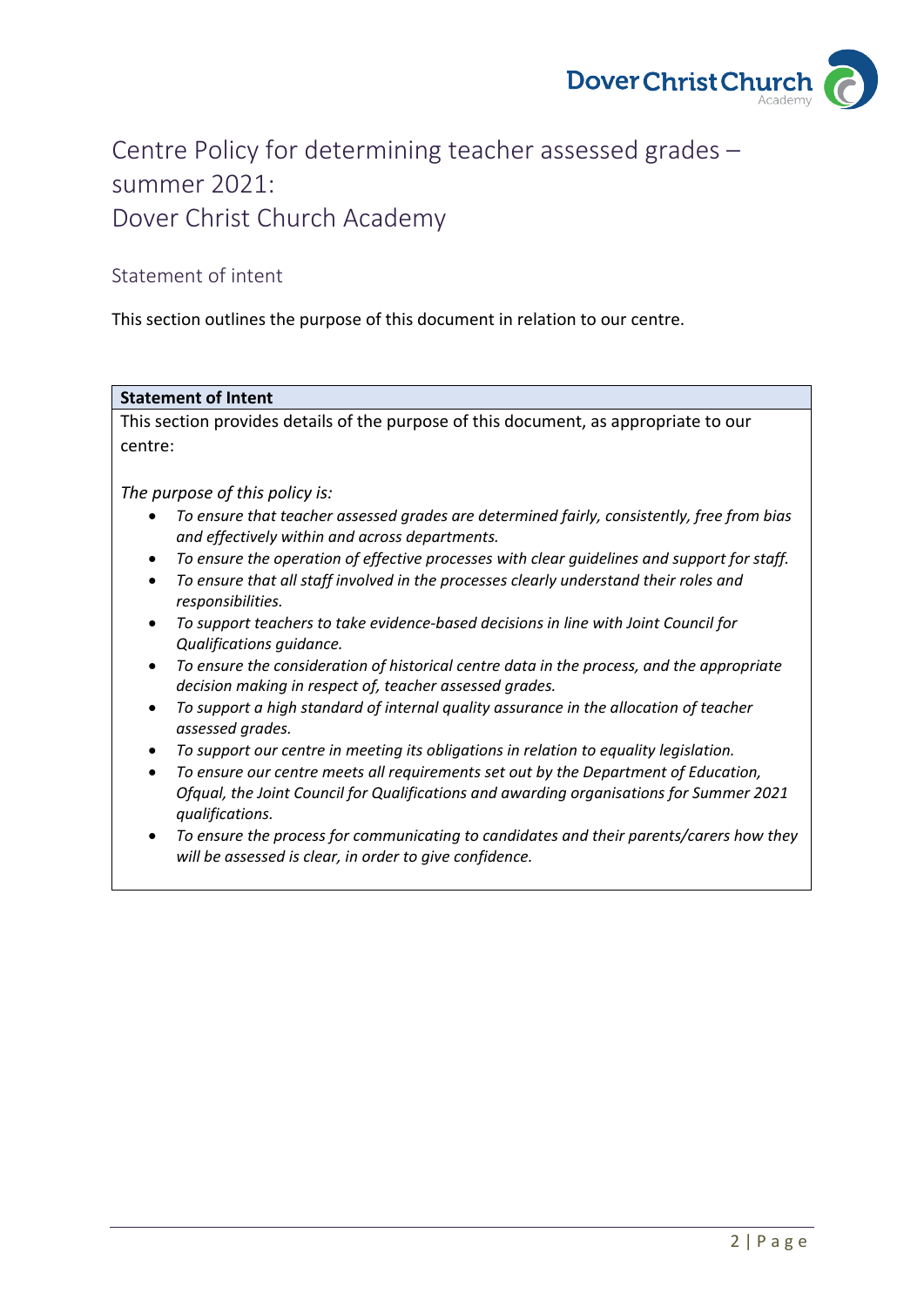

## Roles and responsibilities

This section of our Centre Policy outlines the personnel in our centre who have specific roles and responsibilities in the process of determining teacher assessed grades this year.

#### **Roles and Responsibilities**

This section gives details of the roles and responsibilities within our centre:

## *Head of Centre*

- *Our Head of Centre, Jamie MacLean, will be responsible for approving our policy for determining teacher assessed grades.*
- *Our Head of Centre has overall responsibility for the [school/college] as an examinations centre and will ensure that clear roles and responsibilities of all staff are defined.*
- *Our Head of Centre will confirm that teacher assessed grade decisions represent the academic judgement made by teachers and that the checks in place ensure these align with the guidance on standards provided by awarding organisations.*
- *Our Head of Centre will ensure a robust internal quality assurance process has been produced and signed-off in advance of results being submitted.*

## *Senior Leadership Team and Heads of Department*

*Our Senior Leadership Team and Heads of Departments will:*

- *provide training and support to our other staff.*
- *support the Head of Centre in the quality assurance of the final teacher assessed grades.*
- *ensure an effective approach within and across departments and authenticating the preliminary outcome from single teacher subjects.*
- *be responsible for ensuring staff have a clear understanding of the internal and external quality assurance processes and their role within it.*
- *ensure that all teachers within their department make consistent judgements about student evidence in deriving a grade.*
- *ensure all staff conduct assessments under the appropriate levels of control with reference to guidance provided by the Joint Council for Qualifications.*
- *ensure teachers have the information required to make accurate and fair judgments.*
- *ensure that a Head of Department Checklist is completed for each qualification that they are submitting.*

## *Teachers/ Specialist Teachers / SENCo*

*Our teachers, specialist teachers and SENCo will:*

- *ensure they conduct assessments under our centre's appropriate levels of control and have sufficient evidence, in line with this Centre Policy and guidance from the Joint Council for Qualifications, to provide teacher assessed grades for each student they have entered for a qualification.*
- *ensure that the teacher assessed grade they assign to each student is a fair, valid and reliable reflection of the assessed evidence available for each student.*
- *make judgements based on what each student has been taught and what they have been assessed on, as outlined in the section on grading in the main JCQ guidance.*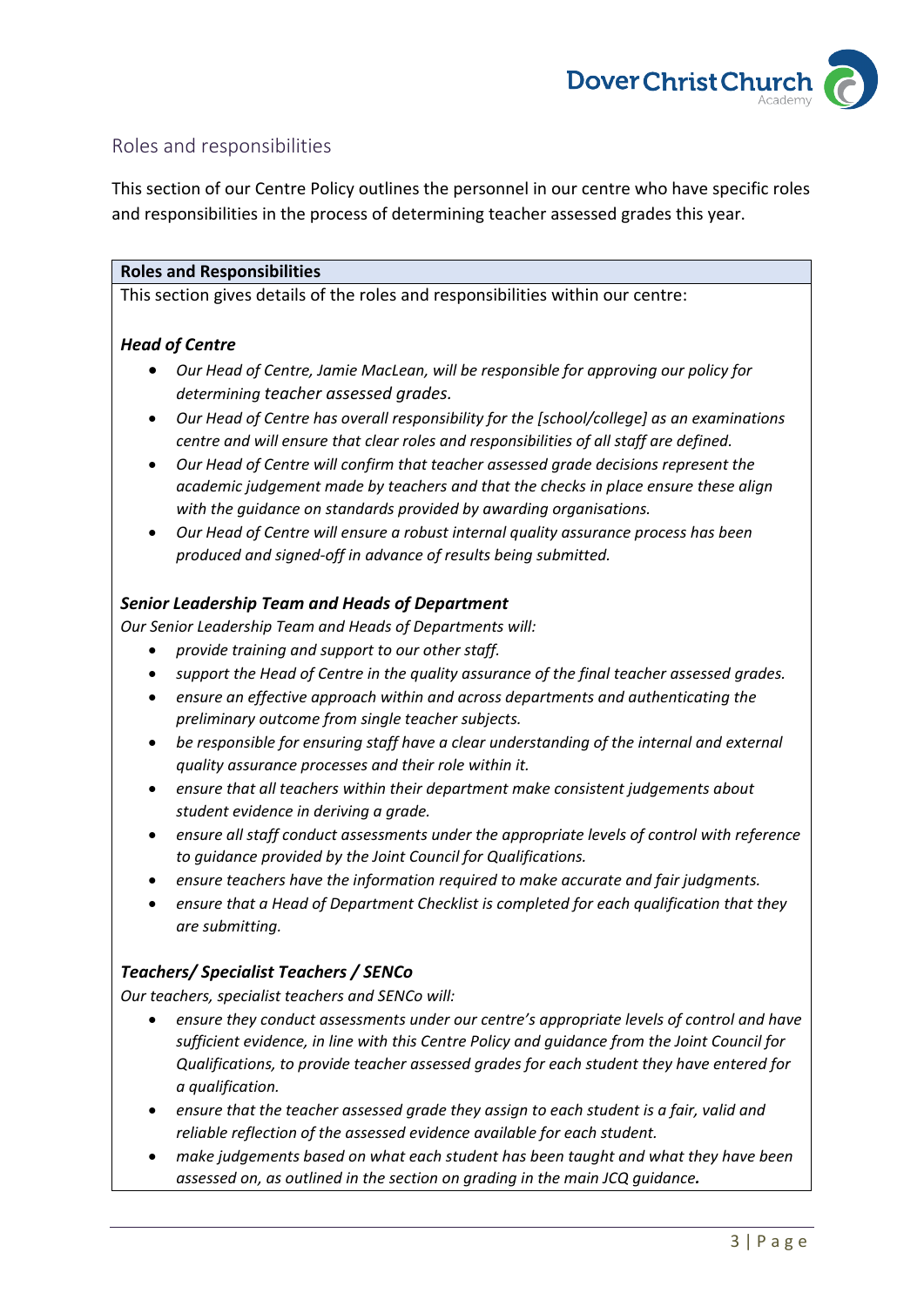

- *produce an Assessment Record for each subject cohort, that includes the nature of the assessment evidence being used, the level of control for assessments considered, and any other evidence that explains the determination of the final teacher assessed grades. Any necessary variations for individual students will also be recorded.*
- *securely store and be able to retrieve sufficient evidence to justify their decisions.*

## *Examinations Officer*

*Our Examinations Officer will:*

• *be responsible for the administration of our final teacher assessed grades and for managing the post-results services.*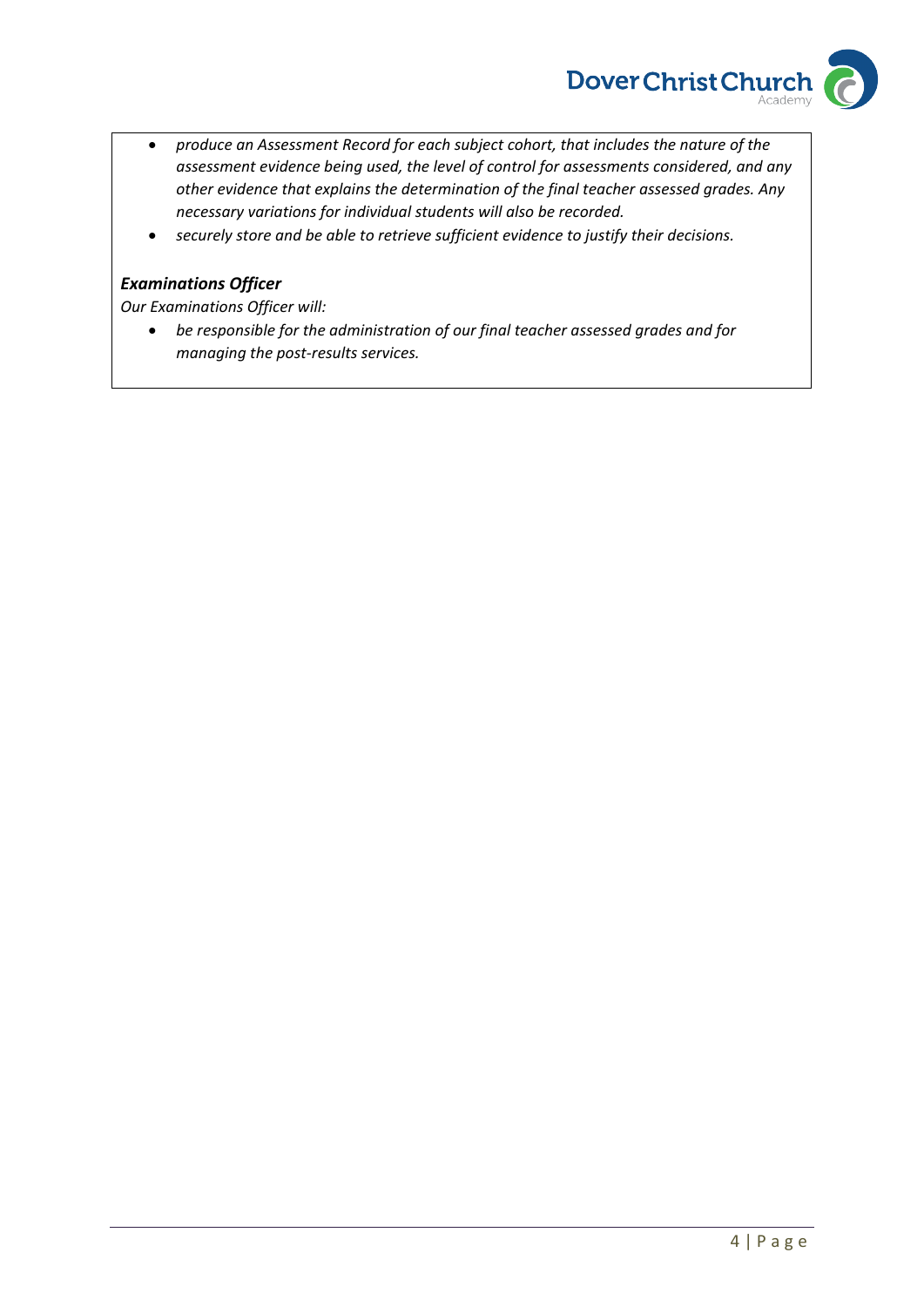

## Training, support and guidance

This section of our Centre Policy outlines the training, support and guidance that our centre will provide to those determining teacher assessed grades this year.

#### **Training**

This section provides details of the approach our centre will take to *training, support and guidance in determining teacher assessed grades this year*

- *Teachers involved in determining grades in our centre will attend any centre-based training to help achieve consistency and fairness to all students.*
- *Teachers will engage fully with all training and support that has been provided by the Joint Council for Qualifications and the awarding organisations.*

#### **Support for Newly Qualified Teachers and teachers less familiar with assessment**

This section provides details of our approach to *training, support and guidance for newly qualified teachers and teachers less familiar with assessment*

- *We will provide mentoring from experienced teachers to NQTs and teachers less familiar with assessment.*
- *We will put in place additional internal reviews of teacher assessed grades for NQTs and other teachers as appropriate.*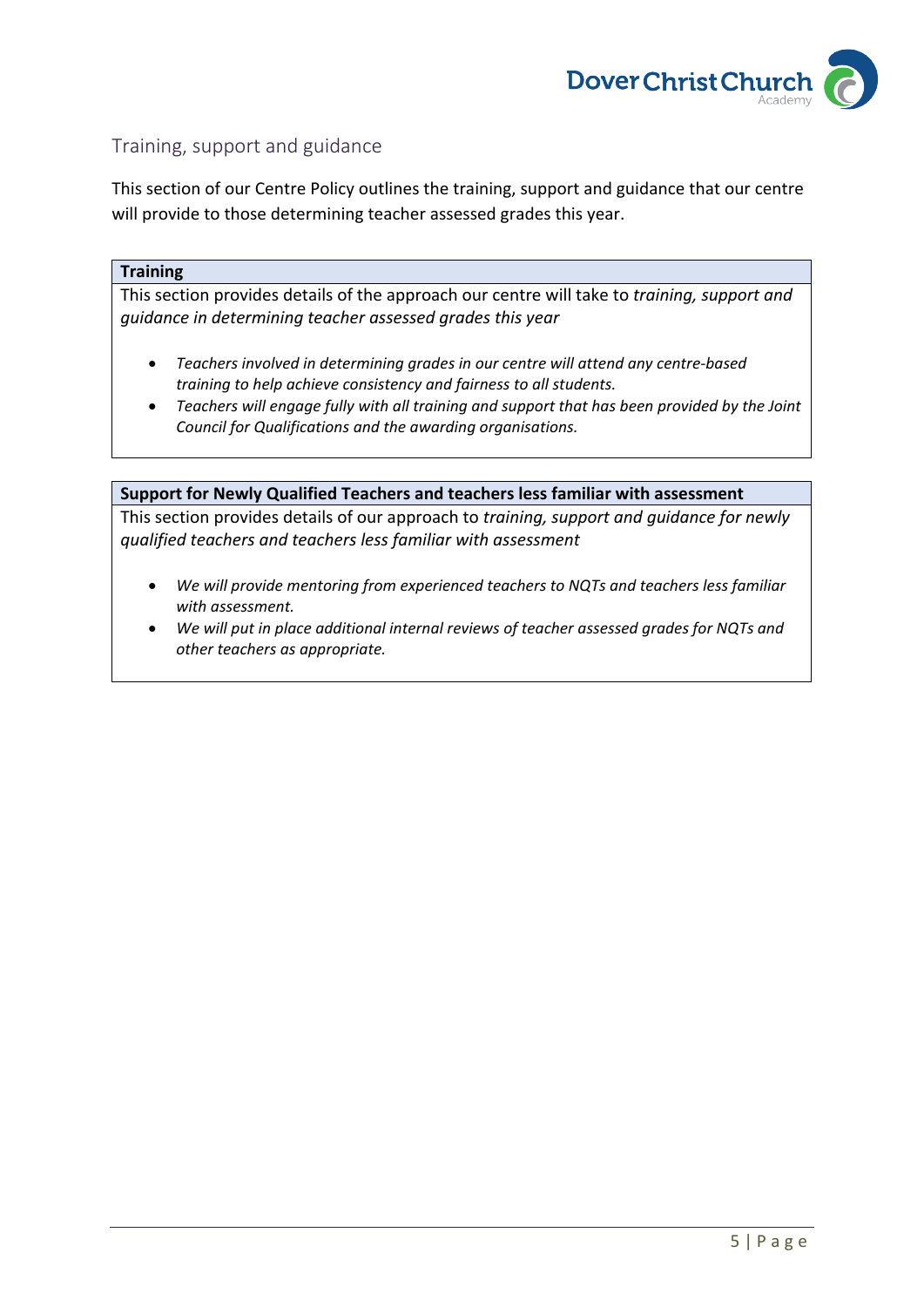

## Use of appropriate evidence

This section of our Centre Policy indicates how our centre will give due regard to the section in the JCQ guidance entitled: *Guidance on grading for teachers*.

#### **A. Use of evidence**

This section gives details in relation to our use of evidence.

- *Teachers making judgements will have regard to the Ofqual Head of Centre guidance on recommended evidence, and further guidance provided by awarding organisations.*
- *All candidate evidence used to determine teacher assessed grades, and associated documentation, will be retained and made available for the purposes of external quality assurance and appeals.*
- *We will be using student work produced in response to assessment materials provided by our awarding organisation(s), including groups of questions, past papers or similar materials such as practice or sample papers.*
- *We will use non-exam assessment work (often referred to as coursework), even if this has not been fully completed.*
- *We will use student work produced in centre-devised tasks that reflect the specification, that follow the same format as awarding organisation materials, and have been marked in a way that reflects awarding organisation mark schemes.*
- *We will use substantial class or homework (including work that took place during remote learning).*
- *We will use internal tests taken by pupils.*
- *We will use mock exams taken over the course of study.*
- *We will use records of a student's capability and performance over the course of study in performance-based subjects such as music, drama and PE.*

*We provide further detail in the following areas:*

## *Additional Assessment Materials*

- *We will use additional assessment materials to give students the opportunity to show what they know, understand or can do in an area of content that has been taught but not yet assessed.*
- *We will use additional assessment materials to give students an opportunity to show improvement, for example, to validate or replace an existing piece of evidence.*
- *We will use additional assessment materials to support consistency of judgement between teachers or classes by giving everyone the same task to complete.*
- *We will combine and/or remove elements of questions where, for example, a multi-part question includes a part which focuses on an element of the specification that hasn't been taught.*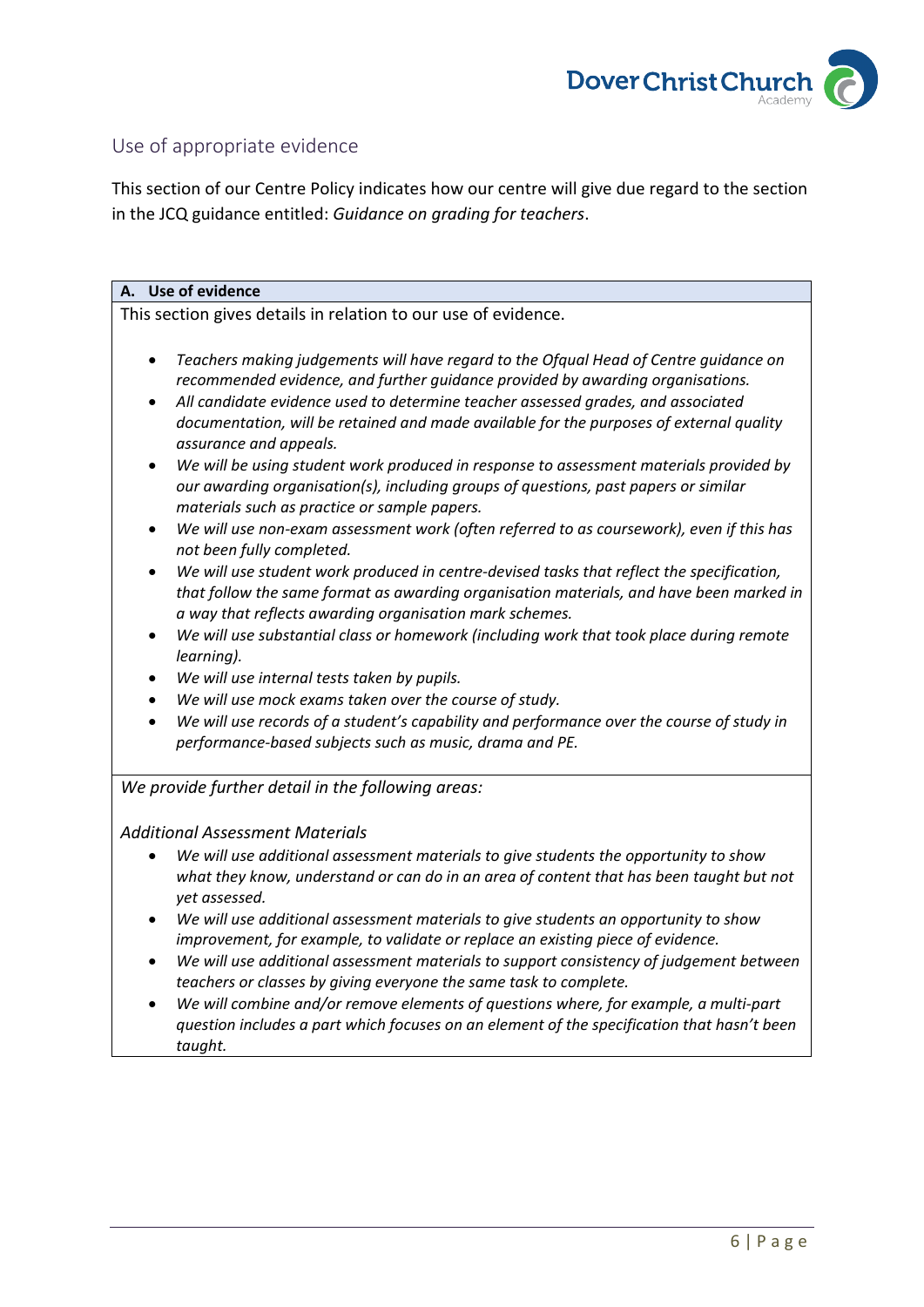

*Our centre will ensure the appropriateness of evidence and balance of evidence in arriving at grades in the following ways:*

- *We will consider the level of control under which an assessment was completed, for example, whether the evidence was produced under high control and under supervision or at home.*
- *We will ensure that we are able to authenticate the work as the student's own, especially where that work was not completed within the school or college.*
- *We will consider the limitations of assessing a student's performance when using assessments that have been completed more than once, or drafted and redrafted, where this is not a skill being assessed.*
- *We will consider the specification and assessment objective coverage of the assessment.*
- *We will consider the depth and breadth of knowledge, understanding and skills assessed, especially higher order skills within individual assessments.*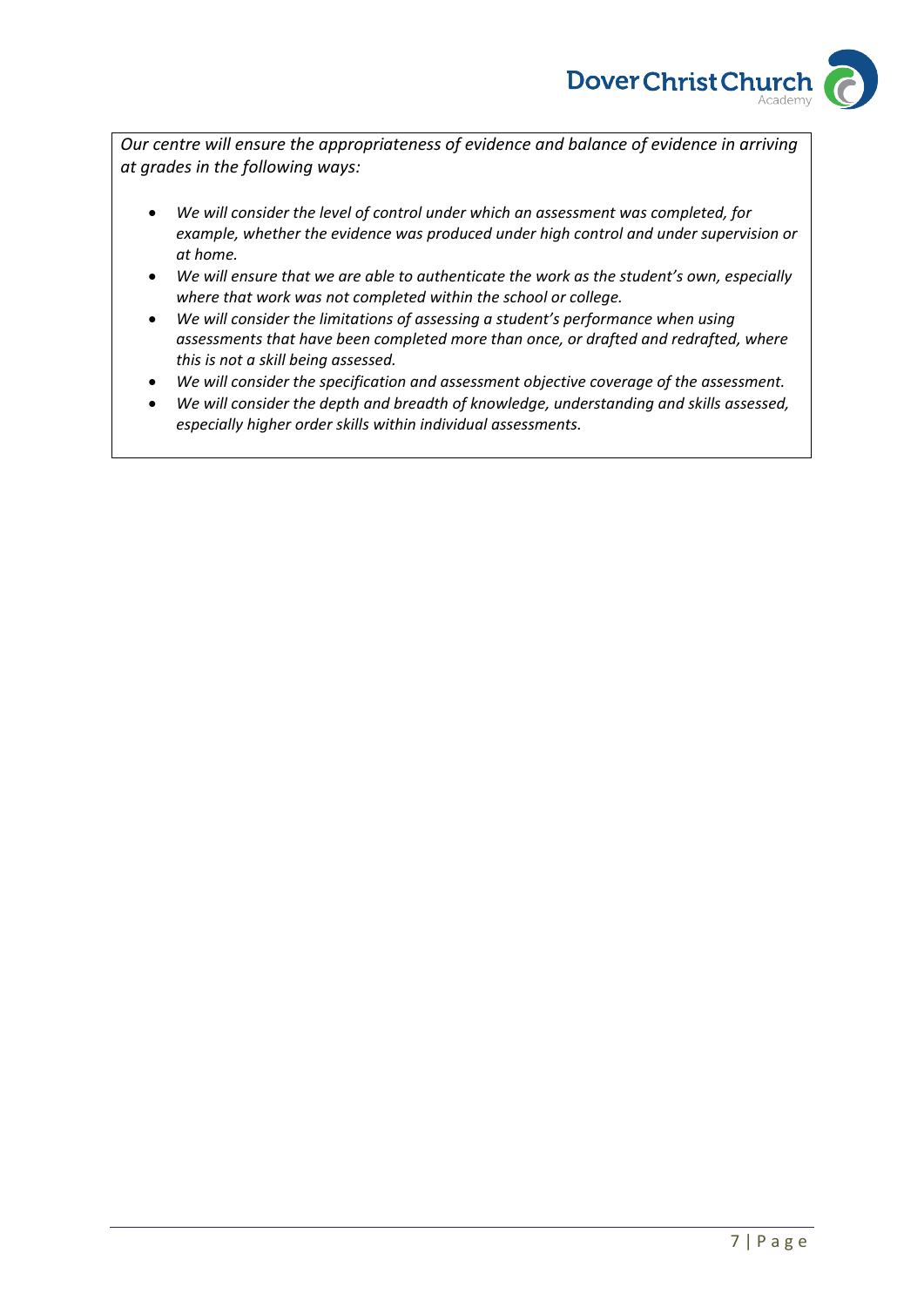

## Determining teacher assessed grades

*This section of our Centre Policy outlines the approach our centre will take to awarding teacher assessed grades.*

#### **Awarding teacher assessed grades based on evidence**

We give details here of our centre's approach to awarding teacher assessed grades*.*

- *Our teachers will determine grades based on evidence which is commensurate with the standard at which a student is performing, i.e. their demonstrated knowledge, understanding and skills across the content of the course they have been taught.*
- *Our teachers will record how the evidence was used to arrive at a fair and objective grade, which is free from bias.*
- *Our teachers will produce an Assessment Record for each subject cohort and will share this with their Head of Department. Any necessary variations for individual students will also be shared.*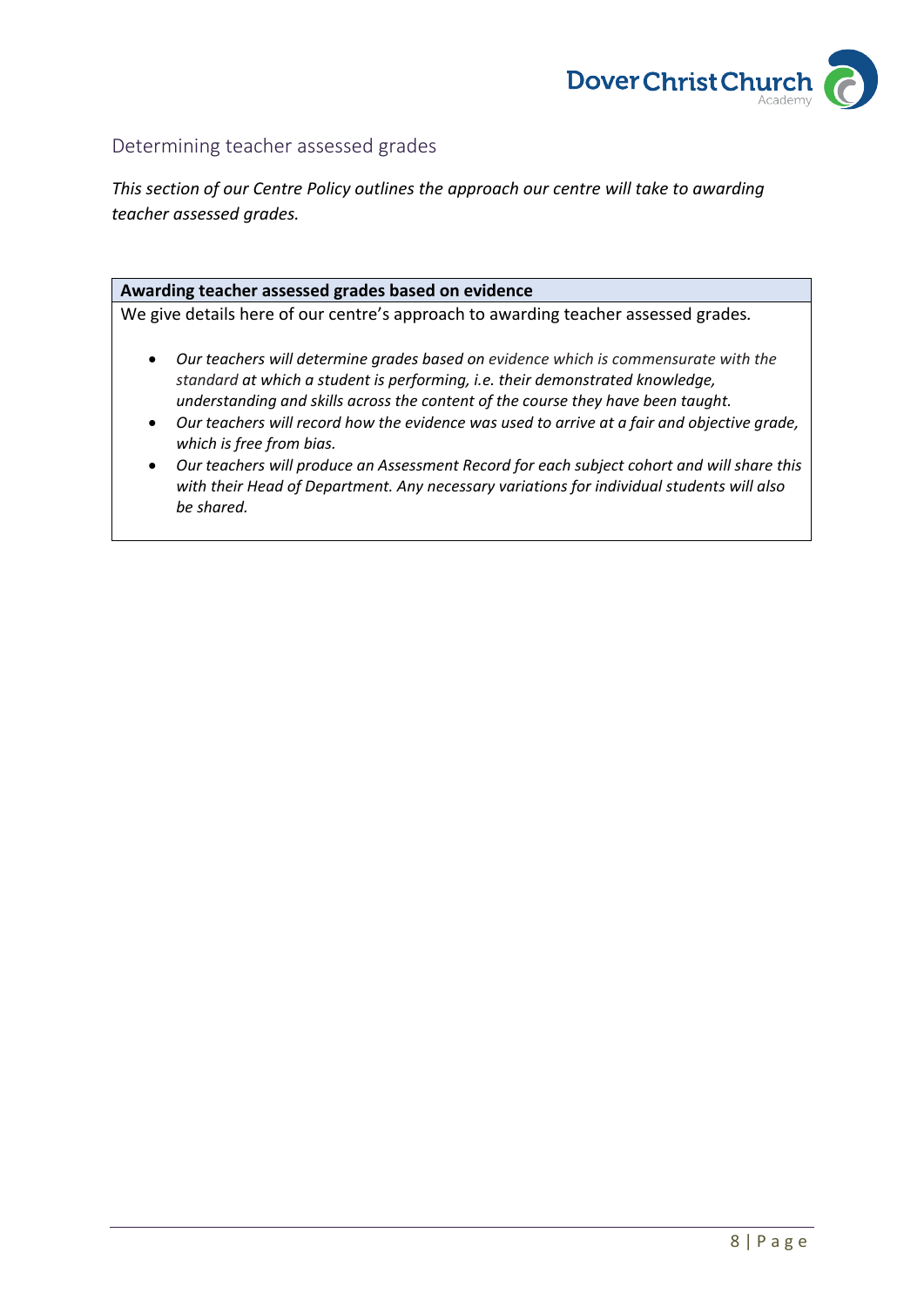

## Internal quality assurance

This section of our Centre Policy outlines the approach our centre will take to ensure internal standardisation of teacher assessed grades, to ensure consistency, fairness and objectivity of decisions.

#### *Head of Centre Internal Quality Assurance and Declaration*

#### **Internal quality assurance**

This section gives details of our approach to internal standardisation, within and across subject departments.

- *We will ensure that all teachers involved in deriving teacher assessed grades read and understand this Centre Policy document.*
- *In subjects where there is more than one teacher and/or class in the department, we will ensure that our centre carries out an internal standardisation process.*
- *We will ensure that all teachers are provided with training and support to ensure they take a consistent approach to:*
	- o *Arriving at teacher assessed grades*
	- o *Marking of evidence*
	- o *Reaching a holistic grading decision*
	- o *Applying the use of grading support and documentation*
- *We will conduct internal standardisation across all grades.*
- *We will ensure that the Assessment Record will form the basis of internal standardisation and discussions across teachers to agree the awarding of teacher assessed grades.*
- *Where necessary, we will review and reflect on individual grading decisions to ensure alignment with the standards as outlined by our awarding organisation(s).*
- *Where appropriate, we will amend individual grade decisions to ensure alignment with the standards as outlined by our awarding organisation(s).*
- *Where there is only one teacher involved in marking assessments and determining grades, then the output of this activity will be reviewed by an appropriate member of staff within the centre.*
	- o *This will be Marcia Muir.*
- *In respect of equality legislation, we will consider the range of evidence for students of different protected characteristics that are included in our internal standardisation.*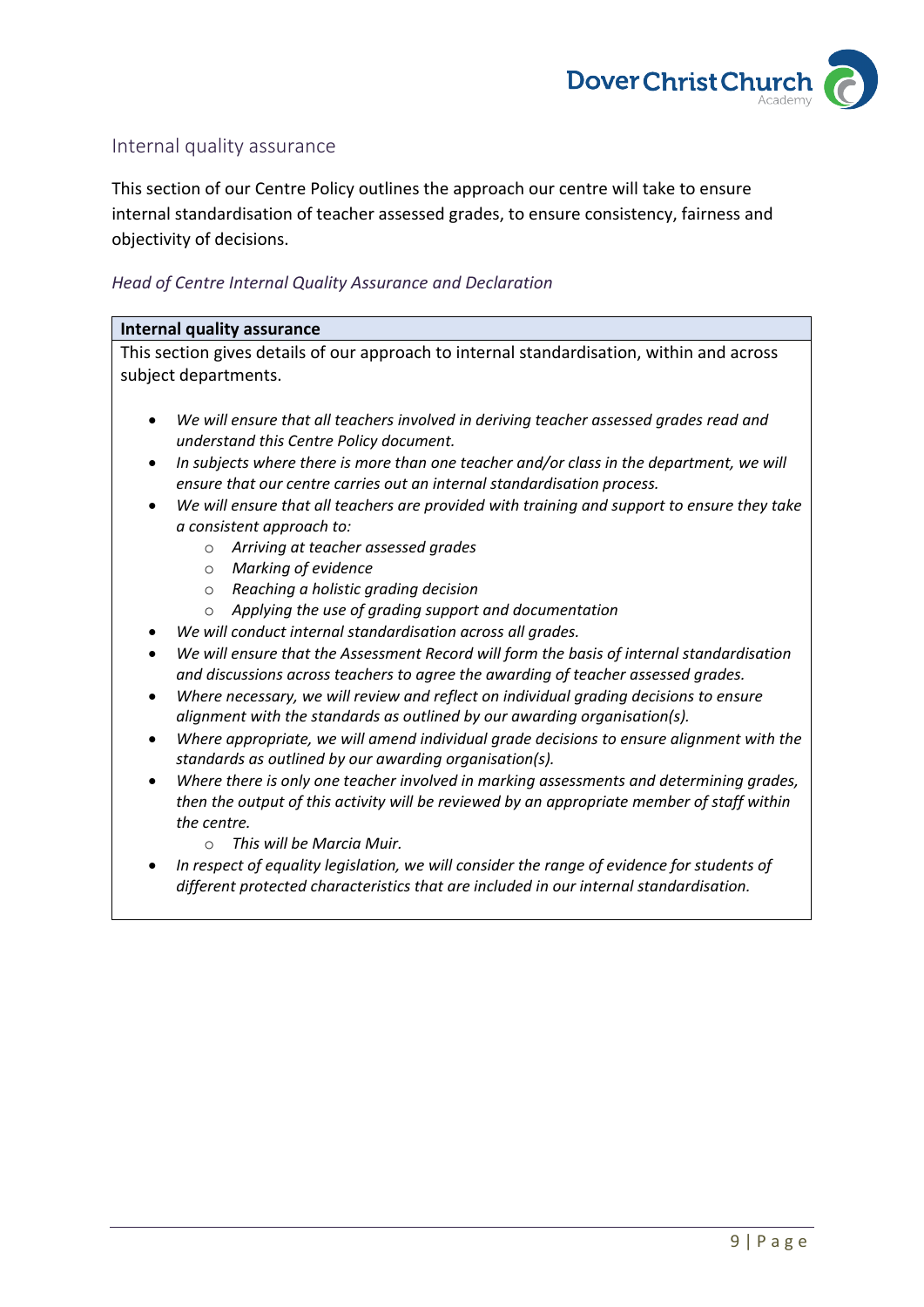

## Comparison of teacher assessed grades to results for previous cohorts

This section of our Centre Policy outlines the approach we will take to compare our teacher assessed grades in 2021 with results from previous cohorts.

#### **Comparison of Teacher Assessed Grades to results for previous cohorts**

This section gives details of our internal process to ensure a comparison of teacher assessed grades at qualification level to results for previous cohorts in our centre taking the same qualification.

- *We will compile information on the grades awarded to our students in past June series in which exams took place (e.g. 2017 - 2019).*
- *We will consider the size of our cohort from year to year.*
- *We will consider the stability of our centre's overall grade outcomes from year to year.*
- *We will consider both subject and centre level variation in our outcomes during the internal quality assurance process.*
- *We will prepare a succinct narrative on the outcomes of the review against historic data which, in the event of significant divergence from the qualifications-levels profiles attained in previous examined years, which address the reasons for this divergence. This commentary will be available for subsequent review during the QA process.*

*This section gives details of the approach our centre will follow if our initial teacher assessed grades for a qualification are viewed as overly lenient or harsh compared to results in previous years.*

- *We will compile historical data giving appropriate regard to potential mixtures of A\*-G and 9-1 grades in GCSEs. Where required, we will use the Ofqual guidance to convert legacy grades into the new 9 to 1 scale.*
- *We will include grades from international GCSEs (for example, in mathematics) because we have previously offered these.*
- *We will bring together other data sources that will help to quality assure the grades we intend to award in 2021.*

*This section gives details of changes in our cohorts that need to be reflected in our comparisons.* 

• *We will omit subjects that we no longer offer from the historical data.*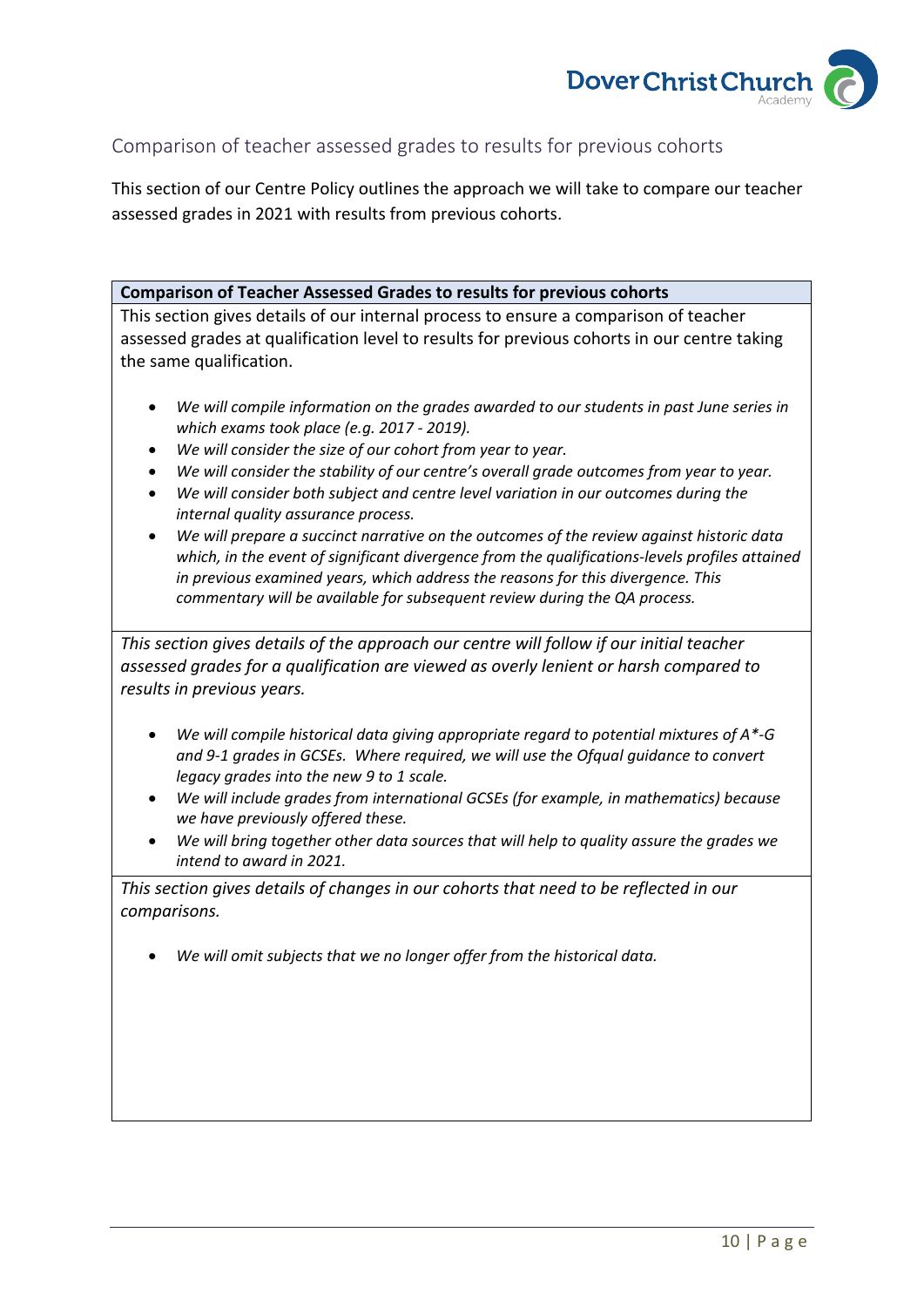

## Access Arrangements and Special Considerations

This section of our Centre Policy outlines the approach our centre will take to provide students with appropriate access arrangements and take into account mitigating circumstances in particular instances.

## **Reasonable adjustments and mitigating circumstances (special consideration)**

This section gives details of our approach to access arrangements and mitigating circumstances (special consideration).

- *Where students have agreed access arrangements or reasonable adjustments (for example a reader or scribe) we will make every effort to ensure that these arrangements are in place when assessments are being taken.*
- *Where an assessment has taken place without an agreed reasonable adjustment or access arrangement, we will remove that assessment from the basket of evidence and alternative evidence obtained.*
- *Where illness or other personal circumstances might have affected performance in assessments used in determining a student's standard of performance, we will take account of this when making judgements.*
- *We will record, as part of the Assessment Record, how we have incorporated any necessary variations to take account of the impact of illness or personal circumstances on the performance of individual students in assessments.*
- *To ensure consistency in the application of Special Consideration, we will ensure all teachers have read and understood the document: JCQ – [A guide to the special](https://www.jcq.org.uk/wp-content/uploads/2020/08/A-guide-to-the-spec-con-process-202021-Website-version.pdf)  [consideration process, with effect from 1 September 2020](https://www.jcq.org.uk/wp-content/uploads/2020/08/A-guide-to-the-spec-con-process-202021-Website-version.pdf)*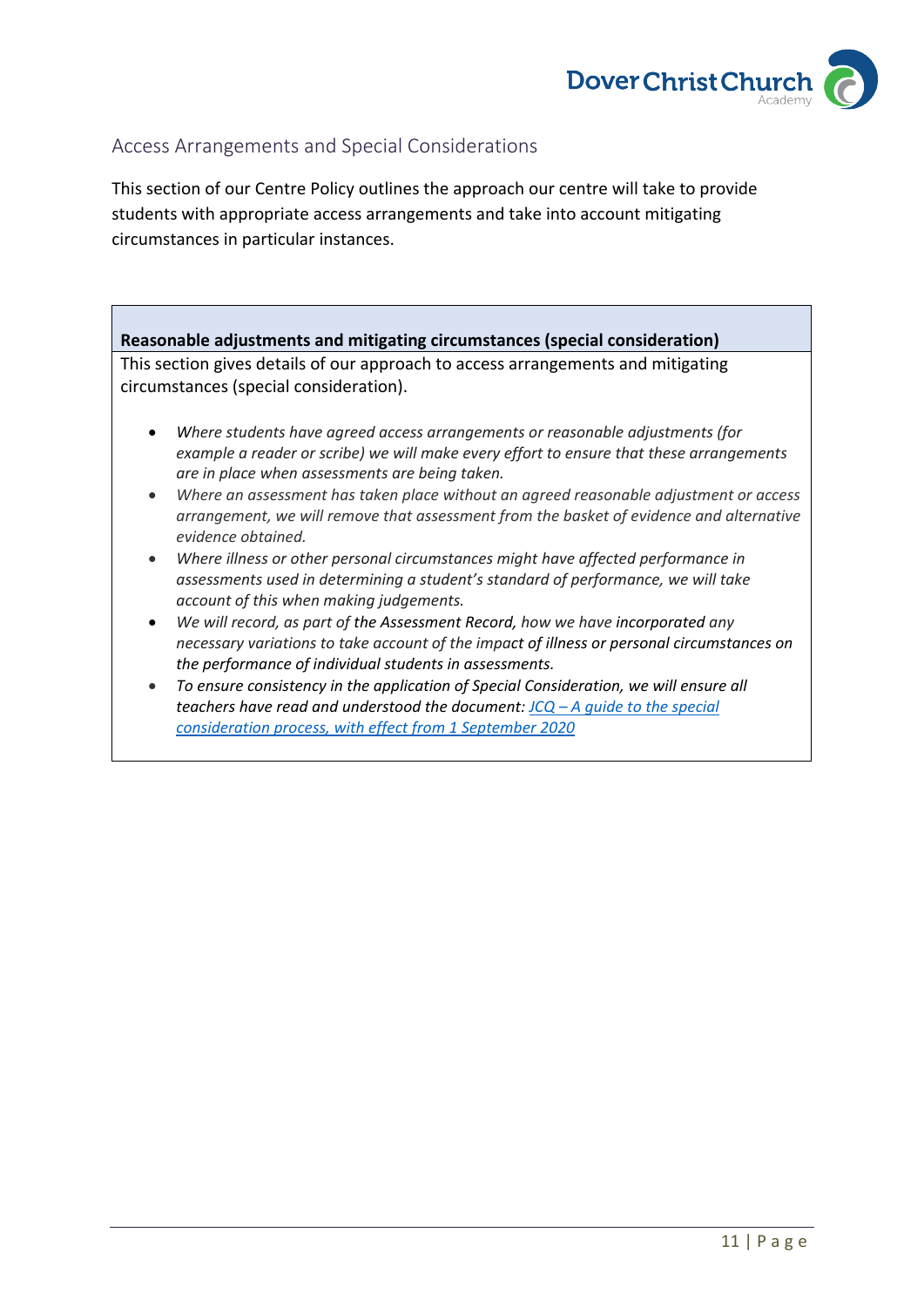

## Addressing disruption/differential lost learning (DLL)

## B. **Addressing Disruption/Differentiated Lost Learning (DLL)**

This section gives details of our approach to address disruption or differentiated lost teaching.

• Teacher assessed grades will be determined based on evidence of the content that has been taught and assessed for each student.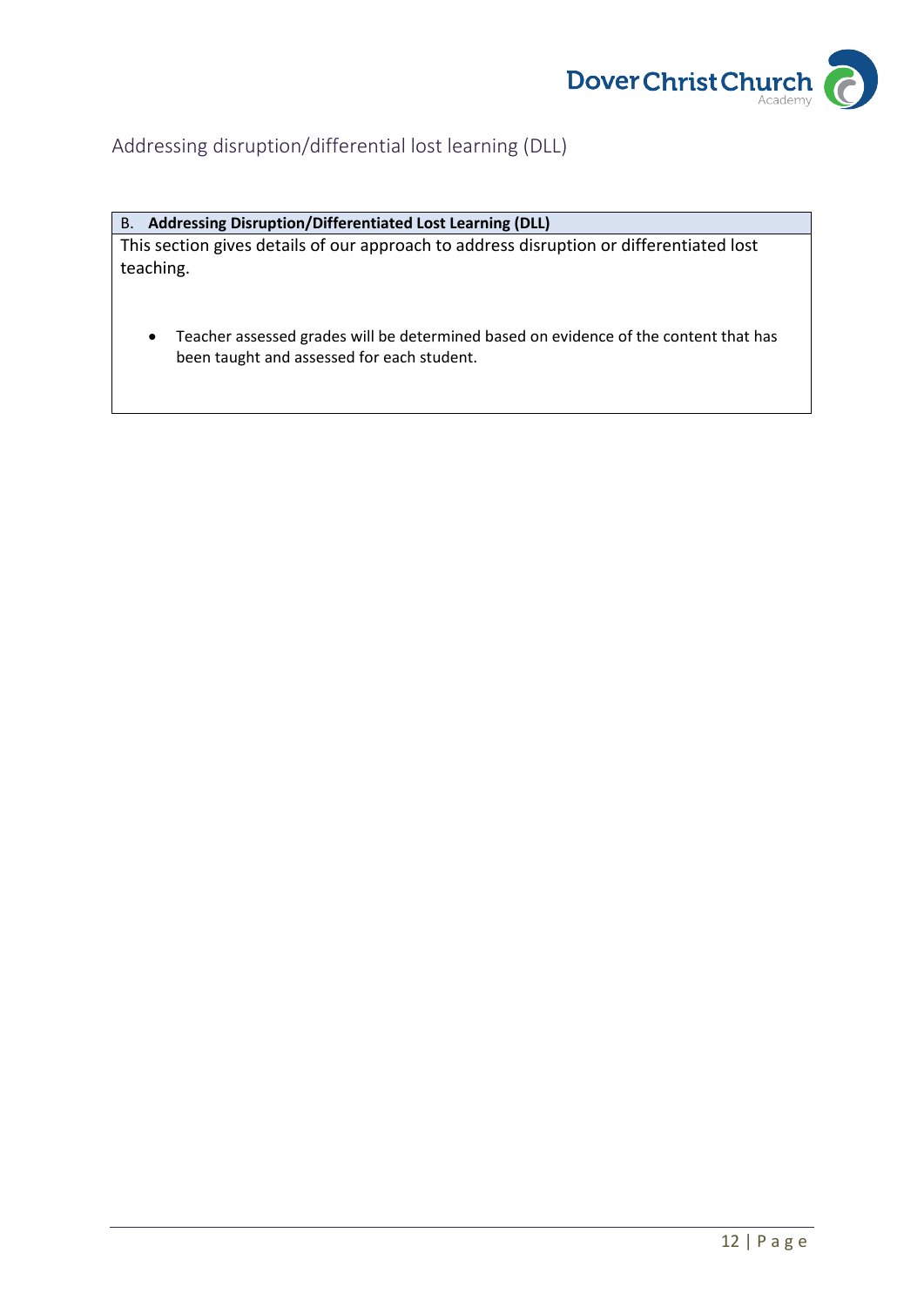

## Objectivity

This section of our Centre Policy outlines the arrangements in place to ensure objectivity of decisions.

#### **Objectivity**

This section gives a summary of the arrangements in place within our centre in relation to objectivity.

*Staff will fulfil their duties and responsibilities in relation to relevant equality and disability legislation.*

*Senior Leaders, Heads of Department and Centre will consider:*

- *sources of unfairness and bias (situations/contexts, difficulty, presentation and format, language, conditions for assessment, marker preconceptions);*
- *how to minimise bias in questions and marking and hidden forms of bias); and*
- *bias in teacher assessed grades.*

*To ensure objectivity, all staff involved in determining teacher assessed grades will be made aware that:*

- *unconscious bias can skew judgements;*
- *the evidence presented should be valued for its own merit as an indication of performance and attainment;*
- *teacher assessed grades should not be influenced by candidates' positive or challenging personal circumstances, character, behaviour, appearance, socio-economic background, or protected characteristics;*
- *unconscious bias is more likely to occur when quick opinions are formed; and*

*Our internal standardisation process will help to ensure that there are different perspectives to the quality assurance process.*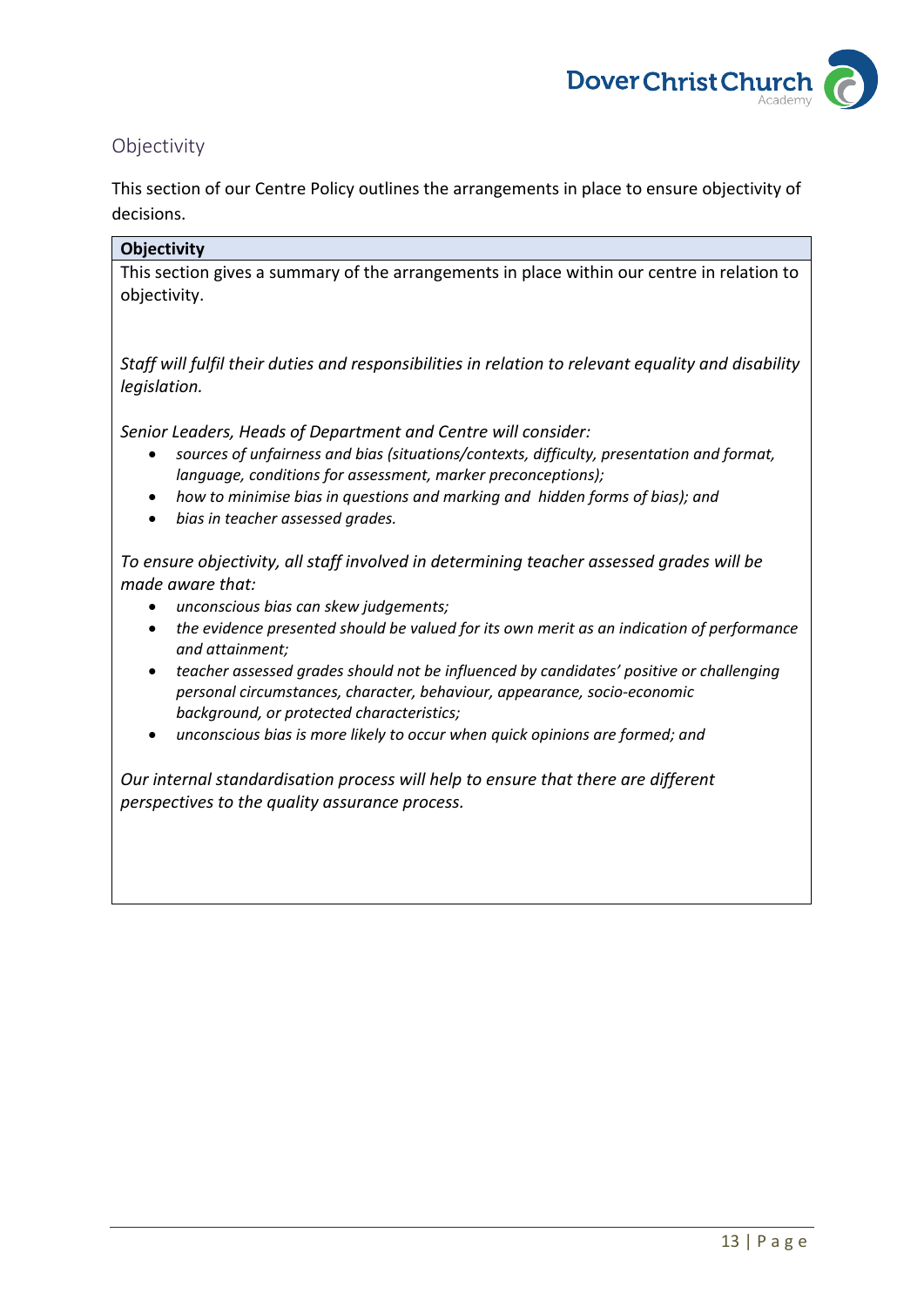

## Recording decisions and retention of evidence and data

This section of our Centre Policy outlines our arrangements to recording decisions and to retaining evidence and data.

| C. Recording Decisions and Retention of Evidence and Data                                                                                                                                                              |
|------------------------------------------------------------------------------------------------------------------------------------------------------------------------------------------------------------------------|
| This section outlines our approach to recording decisions and retaining evidence and                                                                                                                                   |
| data.                                                                                                                                                                                                                  |
|                                                                                                                                                                                                                        |
| We will ensure that teachers and Heads of Departments maintain records that show how<br>the teacher assessed grades process operated, including the rationale for decisions in<br>relation to individual marks/grades. |
| We will ensure that evidence is maintained across a variety of tasks to develop a holistic<br>$\bullet$<br>view of each student's demonstrated knowledge, understanding and skills in the areas of<br>content taught.  |
| We will put in place recording requirements for the various stages of the process to ensure<br>the accurate and secure retention of the evidence used to make decisions.                                               |
| We will comply with our obligations regarding data protection legislation.                                                                                                                                             |
| We will ensure that the grades accurately reflect the evidence submitted.<br>$\bullet$                                                                                                                                 |
| We will ensure that evidence is retained electronically or on paper in a secure centre-based<br>$\bullet$<br>system that can be readily shared with our awarding organisation(s).                                      |
|                                                                                                                                                                                                                        |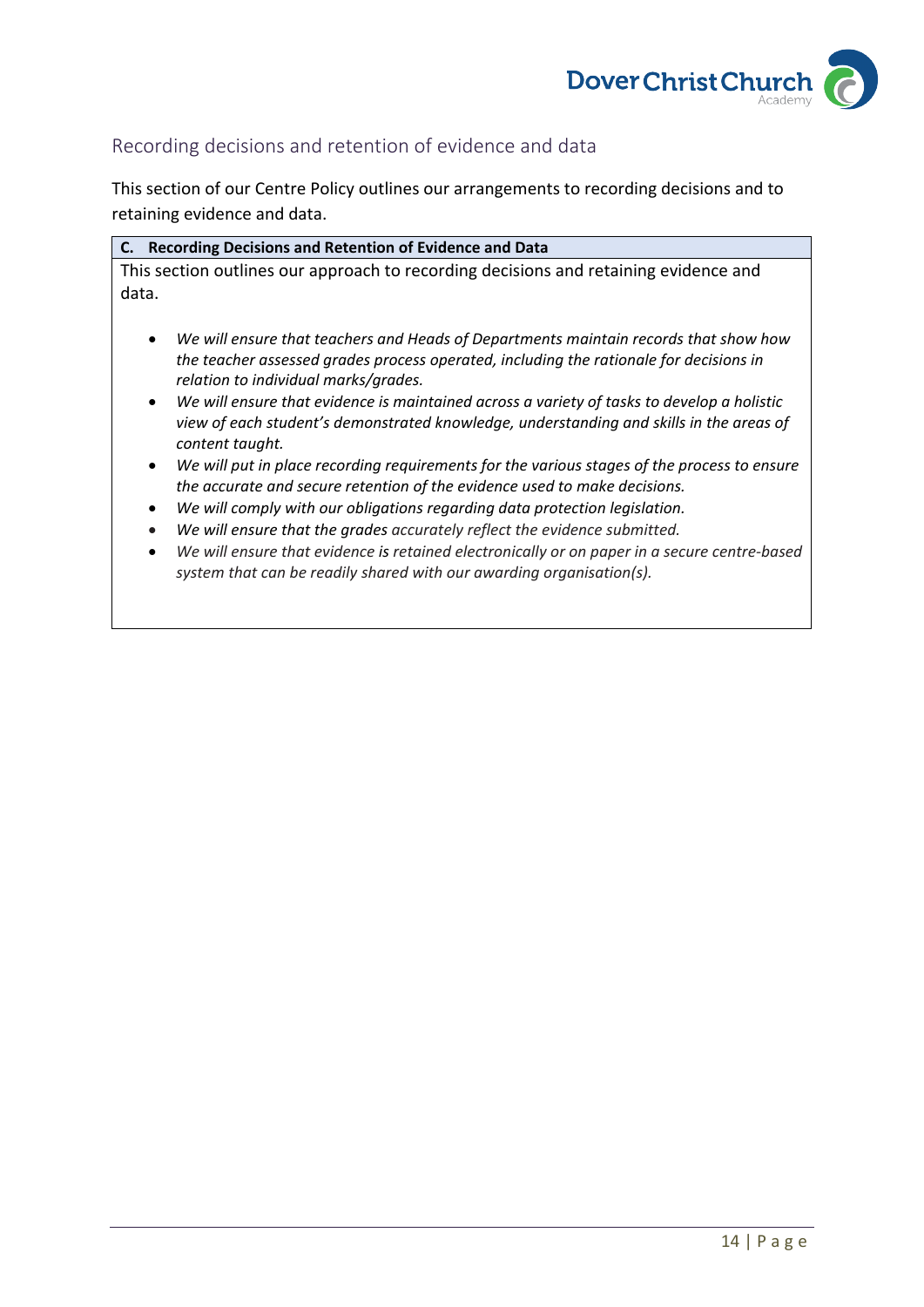

## Authenticating evidence

#### **D. Authenticating evidence**

This section of our Centre Policy details the mechanisms in place to ensure that teachers are confident in the authenticity of evidence, and the process for dealing with cases where evidence is not thought to be authentic.

- *Robust mechanisms which will include student statement of authentication and moderation of students work across subjects, will be in place to ensure that teachers are confident that work used as evidence is the students' own and that no inappropriate levels of support have been given to students to complete it, either within the centre or with external tutors.*
- *It is understood that awarding organisations will investigate instances where it appears evidence is not authentic. We will follow all guidance provided by awarding organisations AQA, Pearson/ Edexcel, OCR, VTCT, IB, RSL and WJEC to support these determinations of authenticity.*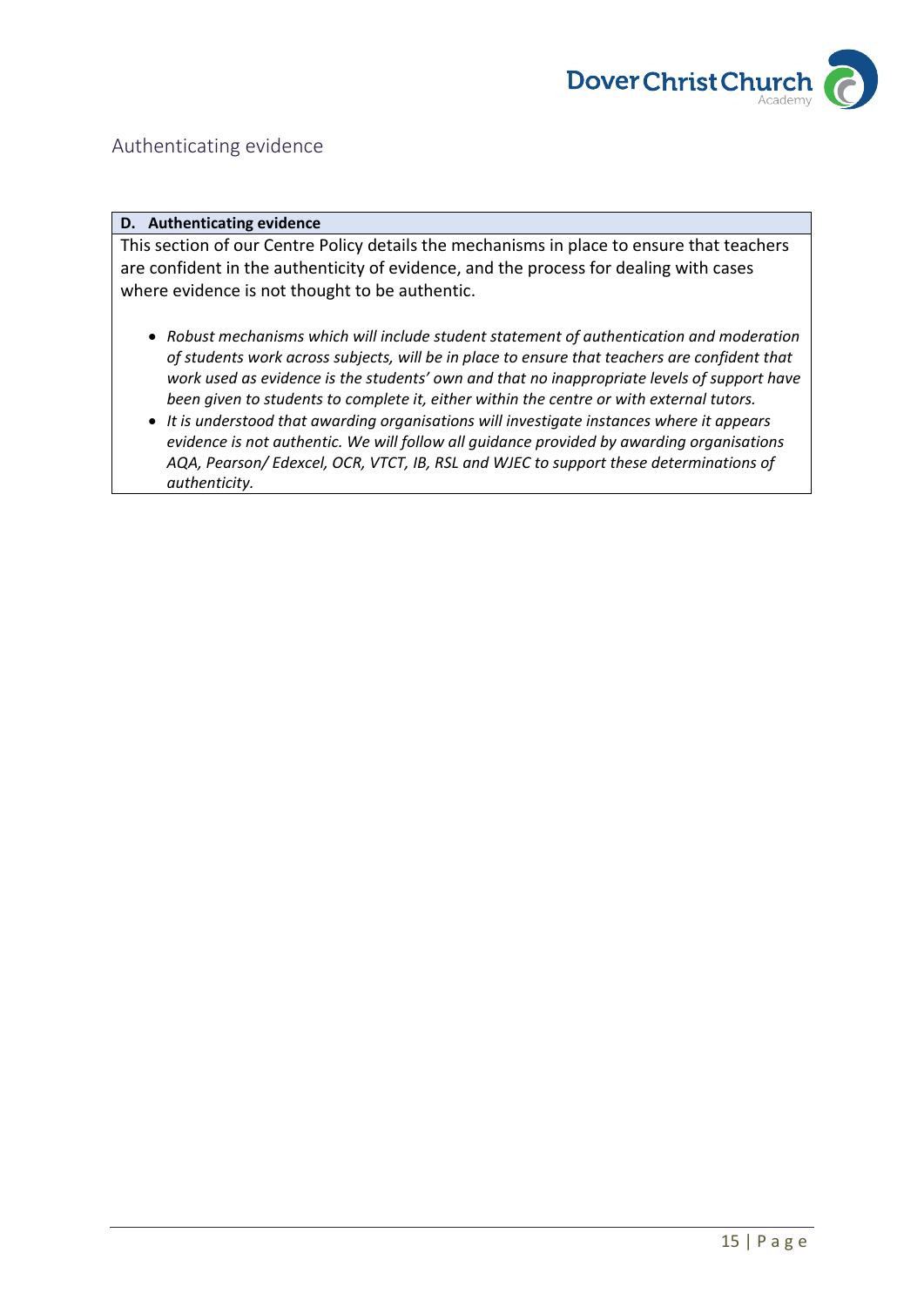

## Confidentiality, malpractice and conflicts of interest

## *Confidentiality*

*This section of our Centre Policy outlines the measures in place to ensure the confidentiality of the grades our centre determines, and to make students aware of the range of evidence on which those grades will be based.*

#### **A. Confidentiality**

*This section details the measures in place in our centre to maintain the confidentiality of grades, while sharing information regarding the range of evidence on which the grades will be based.* 

- *All staff involved have been made aware of the need to maintain the confidentiality of teacher assessed grades.*
- *All teaching staff have been briefed on the requirement to share details of the range of evidence on which students' grades will be based, while ensuring that details of the final grades remain confidential.*
- *Relevant details from this Policy, including requirements around sharing details of evidence and the confidentiality requirements, have been shared with parents/guardians.*

#### *Malpractice*

This section of our Centre Policy outlines the measures in place to prevent malpractice and other breaches of exam regulations, and to deal with such cases if they occur.

#### **B. Malpractice**

*This section details the measures in place in our centre to prevent malpractice and, where that proves impossible, to handle cases in accordance with awarding organisation requirements.*

- *Our general centre policies regarding malpractice, maladministration and conflicts of interest have been reviewed to ensure they address the specific challenges of delivery in Summer 2021.*
- *All staff involved have been made aware of these policies, and have received training in them as necessary.*
- *All staff involved have been made aware of the specific types of malpractice which may affect the Summer 2021 series including:*
- o *breaches of internal security;*
- o *deception;*
- o *improper assistance to students;*
- o *failure to appropriately authenticate a student's work;*
- o *over direction of students in preparation for common assessments;*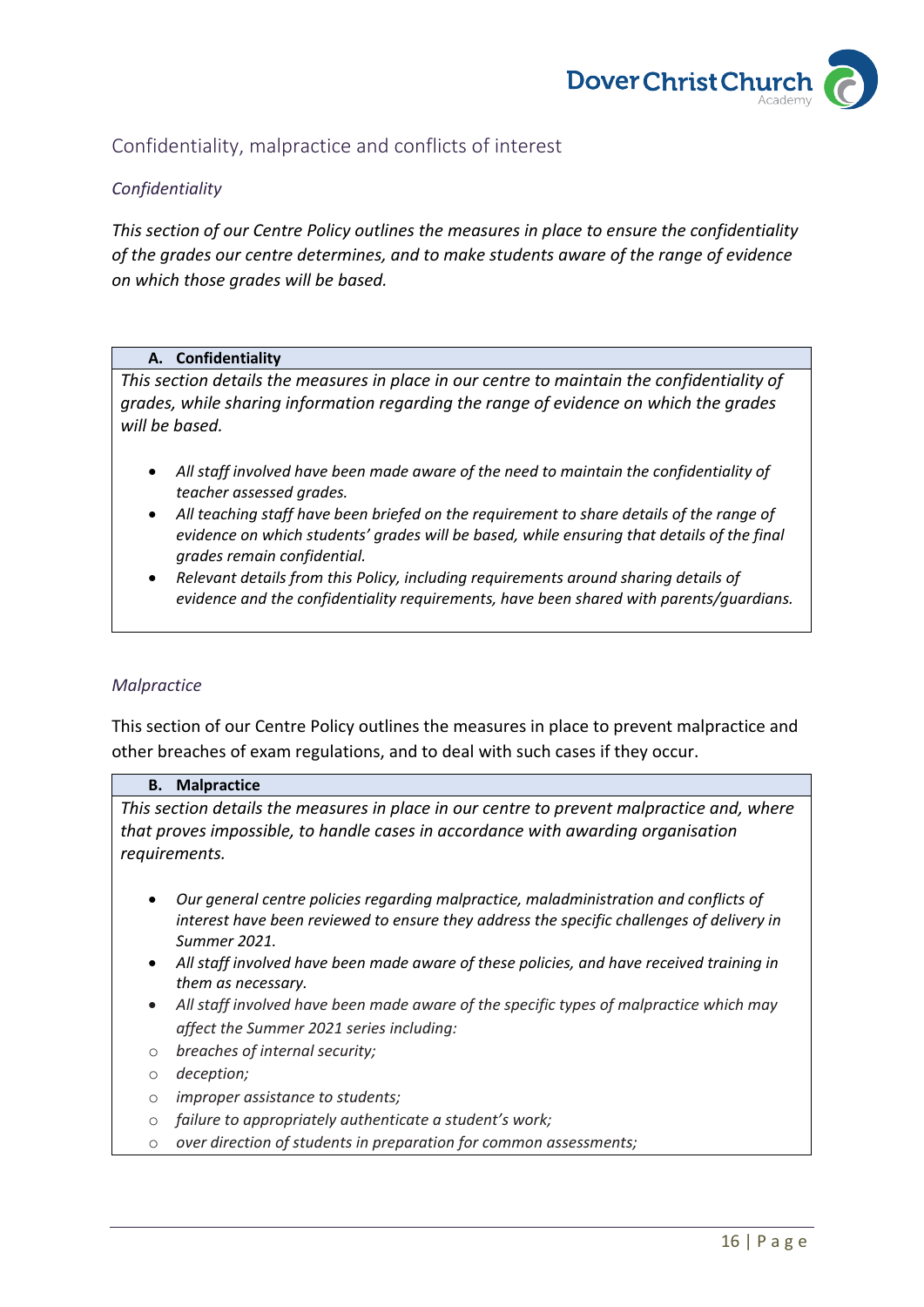

- o *allegations that centres submit grades not supported by evidence that they know to be inaccurate;*
- o *centres enter students who were not originally intending to certificate a grade in the Summer 2021 series;*
- o *failure to engage as requested with awarding organisations during the External Quality Assurance and appeal stages; and*
- o *failure to keep appropriate records of decisions made and teacher assessed grades.*
- *The consequences of malpractice or maladministration as published in the JCQ guidance: [JCQ Suspected](https://www.jcq.org.uk/exams-office/malpractice/jcq-suspected-malpractice-policies-and-procedures-2019-2020) Malpractice: Policies and Procedures and including the risk of a delay to students receiving their grades, up to, and including, removal of centre status have been outlined to all relevant staff.*

## *Conflicts of Interest*

This section of our Centre Policy outlines the measures in place to address potential conflicts of interest.

#### **C. Conflicts of Interest**

*This section details our approach to addressing conflicts of interest, and how we will respond to such allegations.*

- *To protect the integrity of assessments, all staff involved in the determination of grades must declare any conflict of interest such as relationships with students to our Head of Centre for further consideration.*
- *Our Head of Centre will take appropriate action to manage any conflicts of interest arising with centre staff in accordance with the JCQ documents- [General Regulations](https://www.jcq.org.uk/wp-content/uploads/2020/09/Gen_regs_approved_centres_20-21_FINAL.pdf)  [for Approved Centres, 1 September 2020 to 31 August 2021.](https://www.jcq.org.uk/wp-content/uploads/2020/09/Gen_regs_approved_centres_20-21_FINAL.pdf)*
- *We will also carefully consider the need if to separate duties and personnel to ensure fairness in later process reviews and appeals.*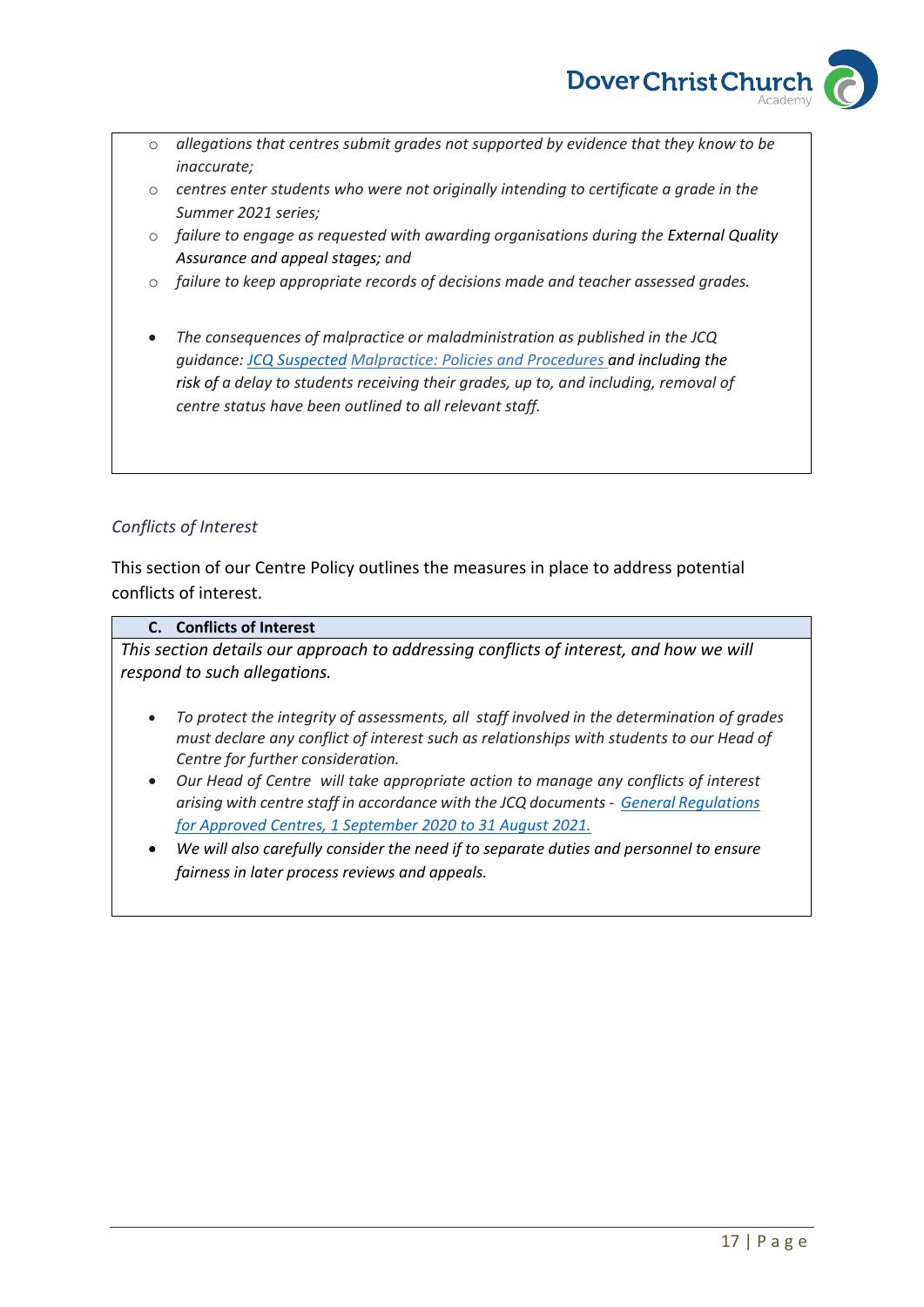

## External Quality Assurance

This section of our Centre Policy outlines the arrangements in place to comply with awarding organisation arrangements for External Quality Assurance of teacher assessed grades in a timely and effective way.

#### **A. External Quality Assurance**

*This section outlines the arrangements we have in place to ensure the relevant documentation and assessment evidence can be provided in a timely manner for the purposes of External Quality Assurance sampling, and that staff can be made available to respond to enquiries.*

- *All staff involved have been made aware of the awarding organisation requirements for External Quality Assurance as set out in the JCQ Guidance.*
- *All necessary records of decision-making in relation to determining grades have been properly kept and can be made available for review as required.*
- *All student evidence on which decisions regarding the determination of grades has been retained and can be made available for review as required.*
- *Instances where student evidence used to decide teacher assessed grades is not available, for example where the material has previously been returned to students and cannot now be retrieved, will be clearly recorded on the appropriate documentation.*
- *All staff involved have been briefed on the possibility of interaction with awarding organisations during the different stages of the External Quality Assurance process and can respond promptly and fully to enquiries, including attendance at Virtual Visits should this prove necessary.*
- *Arrangements are in place to respond fully and promptly to any additional requirements/reviews that may be identified as a result of the External Quality Assurance process.*
- *Staff have been made aware that a failure to respond fully and effectively to such additional requirements may result in further action by the awarding organisations, including the withholding of results.*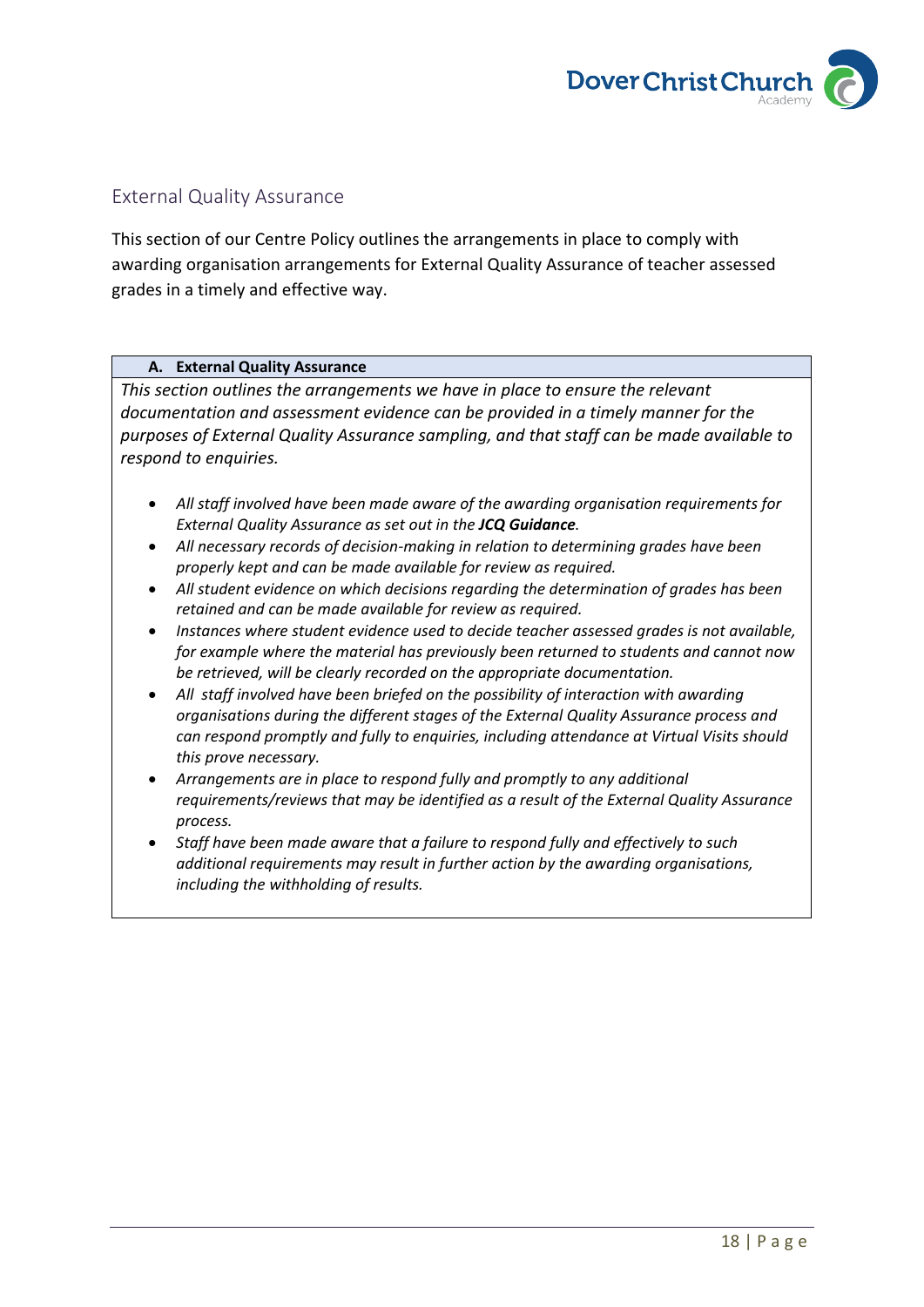

## Results

This section of our Centre Policy outlines our approach to the receipt and issue of results to students and the provision of necessary advice and guidance.

#### **A. Results**

*This section details our approach to the issue of results to students and the provision of advice and guidance.*

- *All staff involved have been made aware of the specific arrangements for the issue of results in Summer 2021, including the issuing of A/AS and GCSE results in the same week.*
- *Arrangements will be made to ensure the necessary staffing, including exams office and support staff, to enable the efficient receipt and release of results to our students.*
- *Arrangements will be in place for the provision of all necessary advice, guidance and support, including pastoral support, to students on receipt of their results.*
- *Such guidance will include advice on the appeals process in place in 2021 (see below).*
- *Appropriate staff will be available to respond promptly to any requests for information from awarding organisations, for example regarding missing or incomplete results, to enable such issues to be swiftly resolved.*
- *Parents/guardians have been made aware of arrangements for results days.*